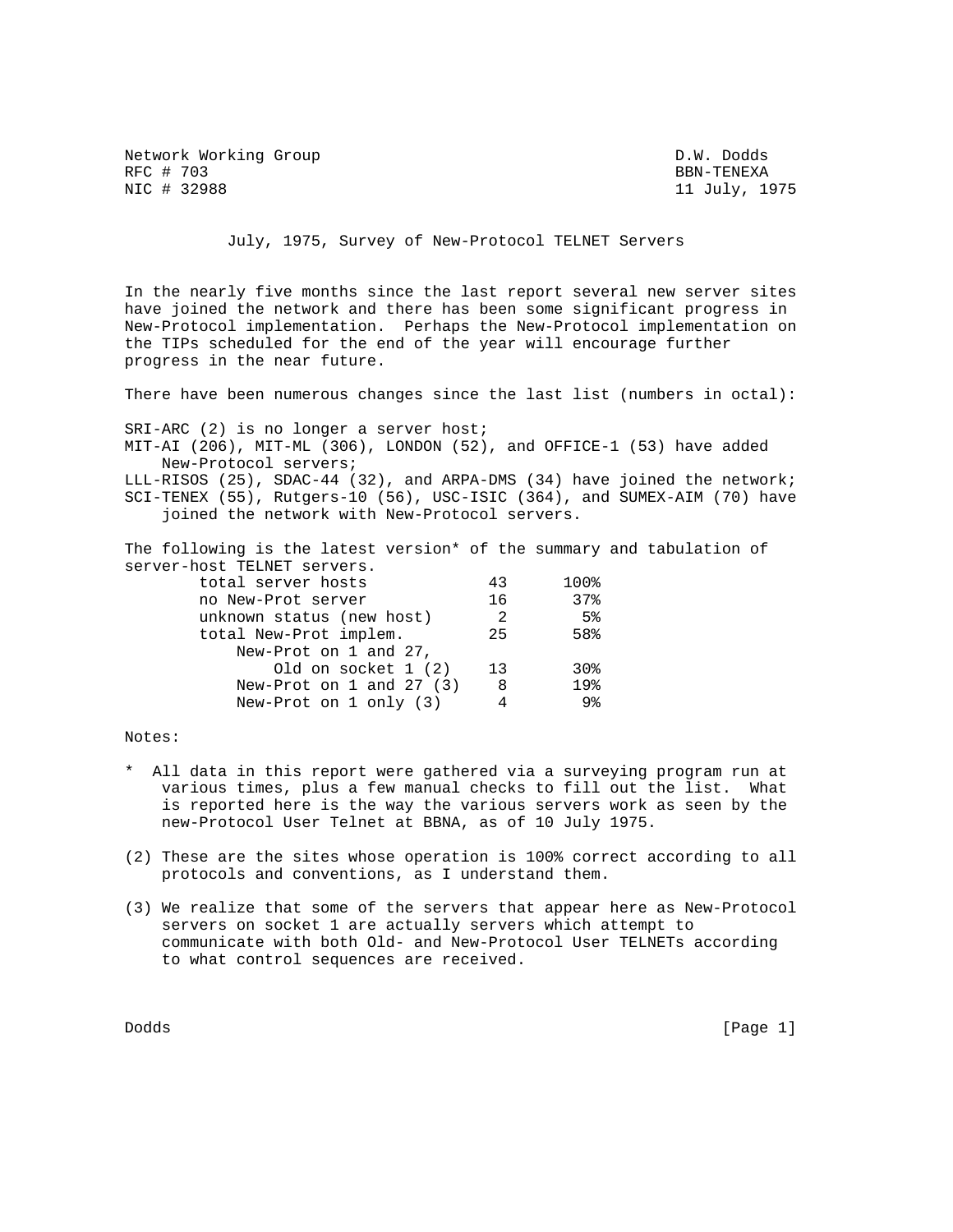| Host<br>(Oct) | Number<br>(Dec) | Host<br>Name | Socket<br>1     | Socket<br>27 | New-Prot, Options<br>Implementated (if any) |
|---------------|-----------------|--------------|-----------------|--------------|---------------------------------------------|
|               |                 |              |                 |              |                                             |
| 101           | 65              | UCLA-CCN     | Old             | Χ            |                                             |
| 201           | 129             | UCLA-CCBS    | Old             | Χ            |                                             |
| 102           | 66              | SRI-AI       | Old             | New          | I1,3,6; 03                                  |
| $\mathbf{3}$  | $\mathbf{3}$    | UCSB-MOD75   | Old             | Χ            |                                             |
| 4             | 4<br>197        | UTAH-10      | Old             | Χ            |                                             |
| 305           |                 | BBN-TENEXA   | Old             | New          | I1,3,6; 03                                  |
| 106           | 70              | MIT-DMS      | New             | New          | I1, 3; 03                                   |
| 206           | 134             | MIT-AI       | New             | Χ            | I1, 3; 03                                   |
| 306           | 198             | MIT-ML       | New             | Χ            | 11, 3; 03                                   |
| 7             | 7               | RAND-RCC     | Old             | X            |                                             |
| 107           | 71              | RAND-ISD     | S.              | خ.           |                                             |
| $10$          | 8               | $SDC-LAB$    | Old             | Χ            |                                             |
| 11            | 9               | HARV-10      | New             | Χ            | 11, 3; 03                                   |
| 12            | 10              | LL-67        | New             | Χ            | None                                        |
| 112           | 74              | $LL-TX-2$    | Old             | X            |                                             |
| $13$          | 11              | $SU-AI$      | $\texttt{New*}$ | New*         | I1,3                                        |
| 16            | 14              | $CMU-10B$    | New             | New          | I1,3; 03                                    |
| 116           | 78              | $CMU-10A$    | New             | New          | I1,3; 03                                    |
| $17\,$        | 15              | I4-TENEX     | Old             | Χ            |                                             |
| 217           | 143             | I4B-TENEX    | Old             | Χ            |                                             |
| 20            | 16              | AMES-67      | New             | New          | None                                        |
| 25            | 21              | LLL-RISOS    | Old             | Old          |                                             |
| 126           | 86              | USC-ISI      | Old             | New          | I1, 3, 6; 03                                |
| 226           | 150             | USC-ISIB     | Old             | New          | I1,3,6; 03                                  |
| 27            | 23              | $USC-44$     | Old             | Χ            |                                             |
| 327           | 215             | USC-ECL      | Old             | Χ            |                                             |
| 32            | 26              | $SDAC-44$    | Old             | $\mathbf X$  |                                             |
| 34            | 28              | ARPA-DMS     | Old             | X            |                                             |
| 37            | 31              | CCA-TENEX    | Old             | $\mathbf X$  |                                             |
| 40            | 32              | PARC-MAXC    | Old             | New          | I1, 3, 6; 03                                |
| 43            | 35              | UCSD-CC      | Old             | New          | 10(!), 3; 00, 3                             |
| 344           | 228             | HAWAII-500   | Old             | Χ            |                                             |
| 52            | 42              | LONDON       | New             | New          | None                                        |
| 53            | 43              | OFFICE-1     | Old             | New          | I1,3,6; 03                                  |
| 54            | 44              | MIT-MULTICS  | New             | New          | None                                        |
| 55            | 45              | SCI-TENEX    | Old             | New          | I1,3,6; 03                                  |
| 56            | 46              | RUTGERS-10   | New             | New          | I1, 3; 03                                   |
| 61            | 49              | BBN-TENEXB   | Old             | New          | I1,3,6; 03                                  |
| 361           | 241             | BBN-TENEX    | Old             | New          | I1,3,6; 03                                  |
| 162           | 114             | BBN-TENEXD   | Old             | New          | I1,3,6; 03                                  |
| 364           | 244             | USC-ISIC     | Old             | New          | I1,3,6; 03                                  |
| 67            | 55              | ANL          | خ.              | S.           |                                             |
| 70            | 56              | SUMEX-AIM    | Old             | New          | I1,3,6; 03                                  |

Tabulation of server status for all server sites:

Dodds [Page 2]